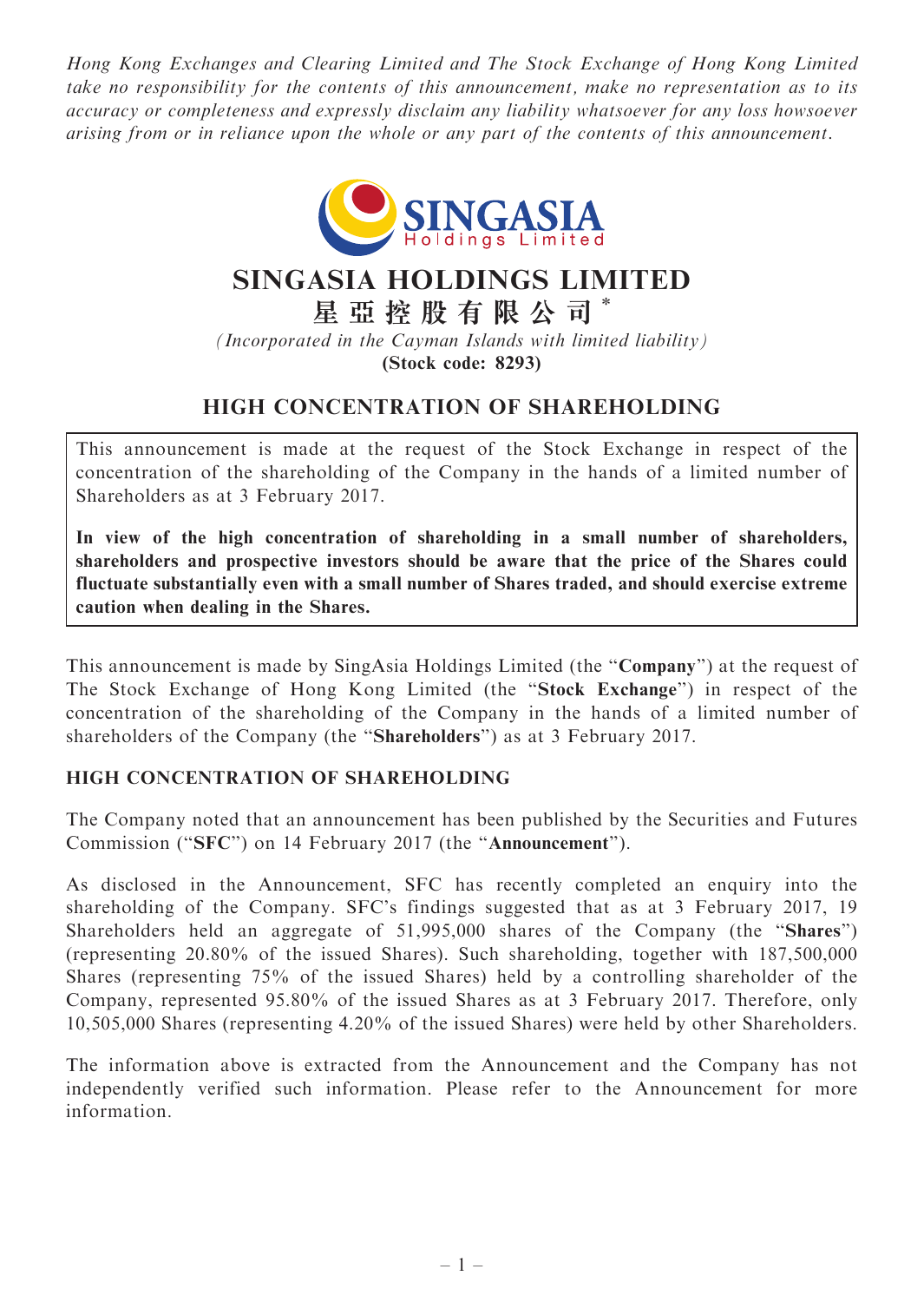As set out in the Announcement, the shareholding structure of the Company as at 3 February 2017 was as follows:

|                                          | Number of<br><b>Shares held</b> | % of total<br>number of<br>issued Shares |
|------------------------------------------|---------------------------------|------------------------------------------|
|                                          | (Shares)                        | $(\%)$                                   |
| Centrex Treasure Holdings Limited (Note) | 187,500,000                     | 75.00                                    |
| A group of 19 Shareholders               | 51,995,000                      | 20.80                                    |
| Other Shareholders                       | 10,505,000                      | 4.20                                     |
| Total                                    | 250,000,000                     | 100.00                                   |

Note: Centrex Treasure Holdings Limited is beneficially owned as to 94.89% by Mr. Sim Hak Chor, the chairman and an executive director of the Company, and 2.14% by Ms. Serene Tan, an executive director of the Company.

The Shares were first listed on the Growth Enterprise Market (''GEM'') of the Stock Exchange on 15 July 2016 by way of share offer of a total of 62,500,000 Shares, representing 25.00% of the issued Shares, at HK\$1.00 per Share. Out of the 62,500,000 Shares, 6,250,000 Shares were offered under public offer and the remaining 56,250,000 Shares were offered under placing.

On the first day of listing on 15 July 2016, the Shares closed at HK\$1.50, which was 50% higher than the offer price of \$1.00 per Share. The closing price of the Shares subsequently eased to HK\$1.41 on 13 October 2016.

During the period from 14 October 2016 to 3 February 2017, the closing price of the Shares increased 247.5% from HK\$1.41 to HK\$4.90. During this period, the Company made, inter alia, the following announcements:

- . On 25 October 2016, the Company announced the annual results for the year ended 31 July 2016 with loss attributable to Shareholders of S\$1,297,161, as compared to a profit of S\$2,119,011 recorded in the previous financial year.
- . On 12 December 2016, the Company announced the first quarterly results for the three months ended 31 October 2016 with net profit attributable to Shareholders of S\$63,571, representing a decrease of 89.1% compared to the profit of S\$584,069 for the three months ended 31 October 2015.

As at 13 February 2017, the Shares closed at HK\$4.50, representing an increase of 3.5 times from the offer price of HK\$1.00 per Share.

## PUBLIC FLOAT

Based on the information available and to the best knowledge of the board of directors of the Company (the ''Directors'') after making all reasonable enquiries of its connected persons, the Company confirms that not less than 25% of the Company's issued Shares are in the hands of the public as at 3 February 2017 and the date of this announcement and the Company is able to comply with the public float requirement under the Rules Governing the Listing of Securities on GEM (the "GEM Listing Rules").